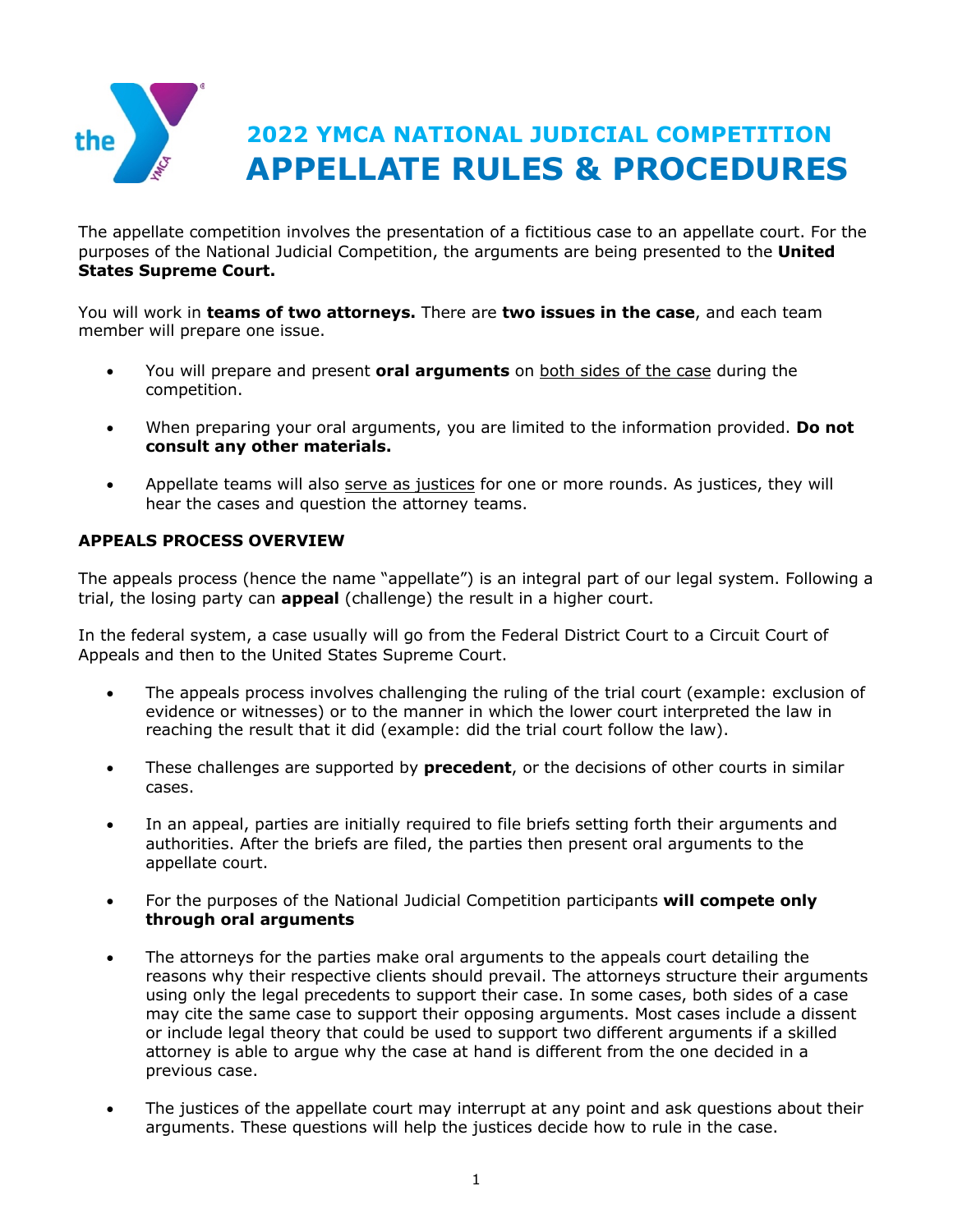- After the oral arguments, the appellate court will issue its decision, usually accompanied by a written opinion setting forth its analysis on the issues. If a particular justice disagrees with the holding of the Court, he or she may file a "dissenting opinion.
- The US Supreme Court generally considers legal issues only, not factual issues. The facts of a case are decided at the trial level, either by a judge or a jury. If there is an appeal from a trial court's decision, the appellate courts defer to the facts as found by the trial court judge or jury and consider only whether the law was properly applied to those facts. In this case, the relevant facts were decided by the trial judge.
- For purposes of this case, you should assume that the district court adopted as findings of fact all of the facts set out in the Stipulated Facts and any additional facts found in the Circuit Court's opinion and the summary of expert testimony.
- While you may not argue that the trial judge was wrong about the facts, you may argue that the facts as found by the trial judge do not support the trial judge's legal conclusion or the legal conclusion of the Circuit Court.
- If there are facts in the record that you believe are important but were not mentioned in the Circuit Court's opinion, you are free to argue that those facts support your position. You may not, however, base your argument on facts that do not appear in these materials.

# **TEAM COMPOSITION**

- 1. For the National Competition, an appellate team will consist of two (2) members. There are two issues in the case, and each student attorney will represent one issue.
- 2. Attorneys will introduce themselves and inform the justices which issue they will represent. "My name is (name) and I will be arguing Issue One; my co-counsel (name) will be arguing Issue Two."
- 3. Each side will be given 20 minutes to present their argument. Each attorney must argue at least five minutes, but once an attorney has spoken during their argument they may not speak again.
- 4. Additionally, the Petitioner has the right to reserve up to 5 minutes for rebuttal, which is deducted from their 20 minutes total. It is the Petitioner's duty to announce this before the oral argument begins.
- 5. The parties must tell the Judge & Scorer prior to the start of the competition how they will divide their time.
- 6. The attorney team may keep time for themselves.
- 7. The Scorer or Justices will signal when time is up.

## **BRIEFS**

Briefs will not be required from NJC teams, although attorneys are encouraged to use the format for writing a brief to help guide their preparation.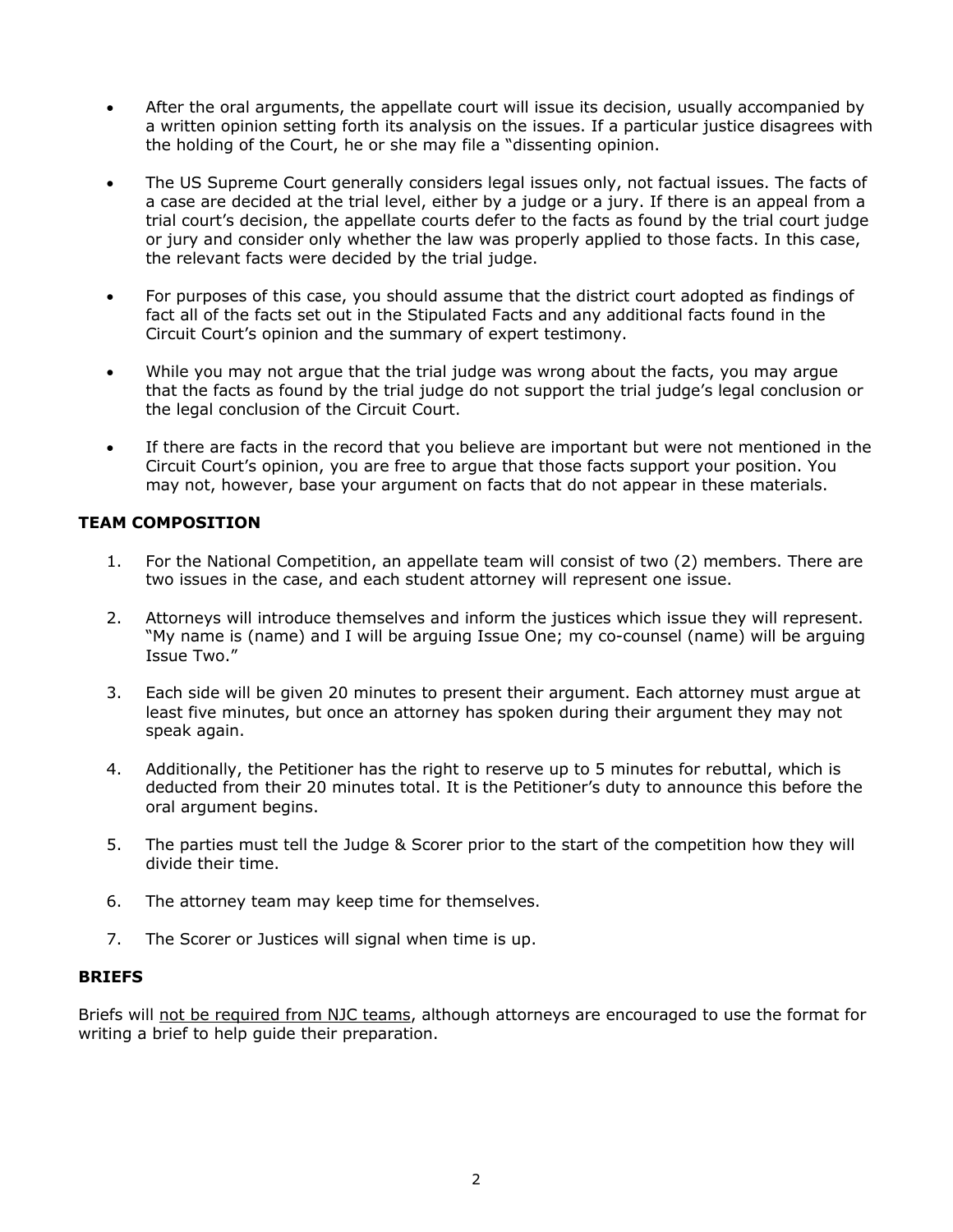## **ORAL ARGUMENTS**

Your score during the oral arguments will be used to determine rankings. Sample scoring sheets have been attached. Please review these scoring sheets to determine the various categories on which you will be scored.

- 1. For the purposes of the National Judicial Competition, the arguments are being presented to the United States Supreme Court. Before each round begins, teams will be assigned to represent either the Petitioner or Respondent. The Petitioner team presents its arguments first and is then followed by Respondent's arguments. The Petitioner will then have the opportunity to provide a brief rebuttal, which will be presented by only one of the two attorneys for Petitioner's
- 2. Each team has a total of twenty minutes to present their argument. This time can be divided in any manner chosen by the team, except that (1) each lawyer of the team must present at least 5 minutes of the argument, and (2) except for rebuttal, each lawyer may go to the podium only one time; in other words, one attorney of a team cannot give 2 minutes of the argument, sit down and let his or her partner speak for 5 minutes, and then return to the podium to conclude the argument [excluding rebuttal]. A suggested time division of the arguments is as follows:
	- A. Petitioner Lawyer  $#1 9$  min; Petitioner Lawyer  $#2 8$  min
	- B. Respondent Lawyer  $#1 10$  min; Respondent Lawyer  $#2 10$  min
	- C. Petitioner Rebuttal 3 minutes
- 3. The Chief Justice will ask the first question during oral arguments. (This is out of respect to the petitioners, to allow them to properly begin their presentation before responding to a barrage of questions.) Justices may ask questions after the Chief Justice has presented the first question.
- 4. During the course of the oral arguments, the justices may interrupt and ask questions about the argument. Attorneys should answer the justice's questions, and then return to the argument.
- 5. Attorneys cannot communicate with their partners while presenting their oral arguments. Once an attorney goes to the podium, he/ she must remain there until the conclusion of the argument.
- 6. Attorneys may take notes, cases or a summary to the podium.
- 7. Attorneys should not point or look at opponents during oral argument. Oral arguments must be directed at the Court. Attorneys should refrain from making any personal remarks about or attacks upon opposing counsel.
- 8. When a justice begins asking a question, attorneys should stop speaking immediately. (It is considered disrespectful for the attorney to attempt to talk over the justice.)
- 9. If an attorney runs out of time while arguing, he/she should stop immediately, and request permission from the Court to conclude the sentence. If the Court grants permission to conclude, the attorney must promptly conclude.

## **JUSTICES**

- 1. Student justices will preside over hearings.
- 2. There will be a Chief Justice and who will lead the bench.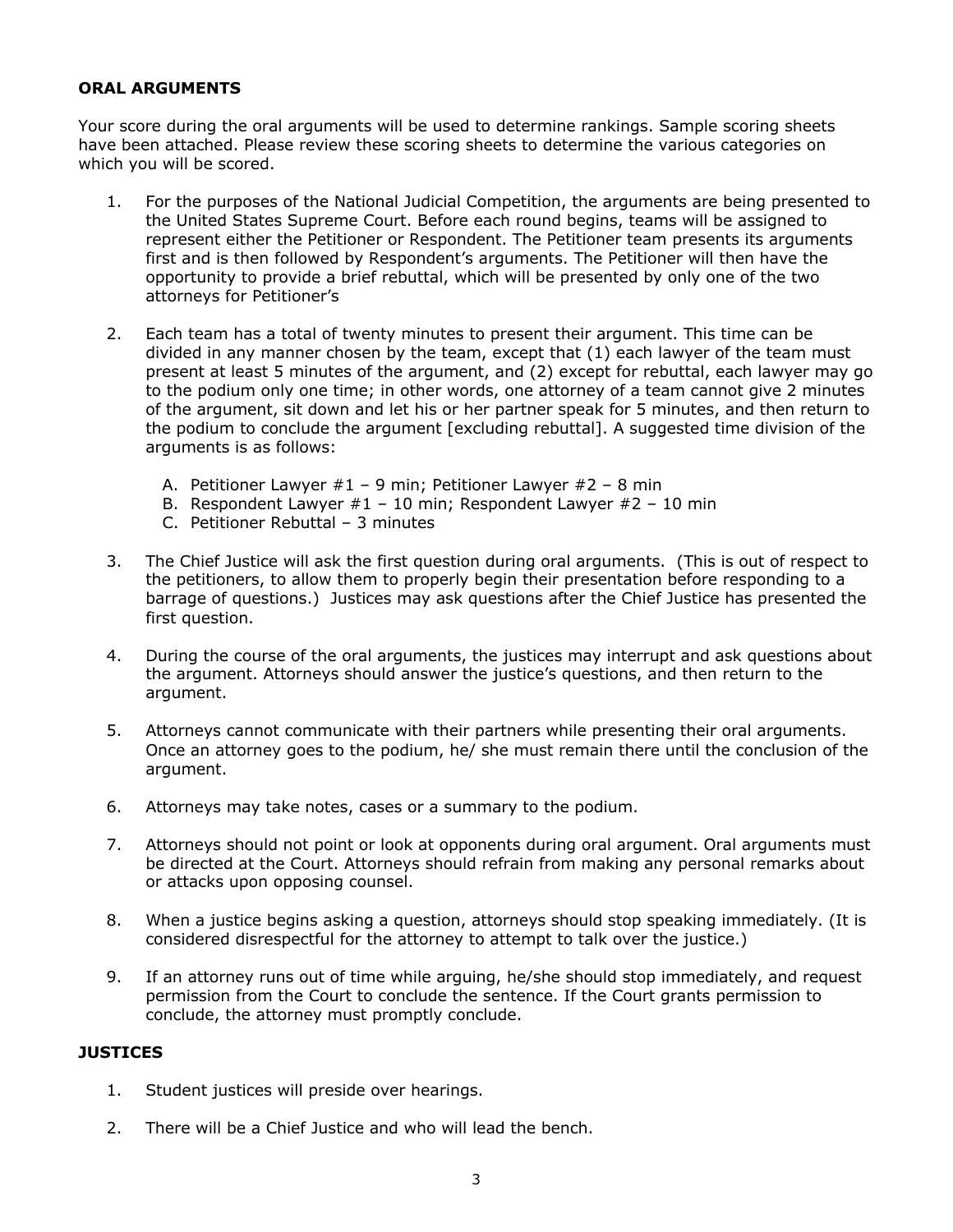- 3. Youth justices are expected to be knowledgeable of the case, including the facts, the issues, and the relevant case law. The justices are also expected to be fair and impartial to the parties and fulfill their duties as a justice in a dignified, professional manner.
- 4. Questions to the attorneys are appropriate and expected for seeking clarification of oral arguments. While it is improper for the justices to harass or be disrespectful to the attorneys, a certain amount of back-and-forth question and answering that may occasionally be adversarial is normal. While the justices are permitted and encouraged to interrupt the attorney's presentation to ask a question, common courtesy and decency mandates that questions be asked in a respectful, dignified manner.
- 5. The justices are expected and required to be fair and impartial. While they may personally believe that one side's position has more merit, it is improper to make statements that give the appearance that a justice is clearly supportive of one side over the other.
- 6. It is within the Chief Justice's sole discretion to provide an attorney an extra 30- 60 seconds to complete a thought or to answer a question from the bench.

# **COMPETITION FORMAT**

- 1. Attorneys enter the courtroom and set up at the counsel tables. There will be someone at the bench keeping time. Each attorney will need to give the timekeeper the following information:
	- A. Their name
	- B. Whether they are Petitioner or Respondent
	- C. Which speaker they will be (Petitioner  $#1$  or  $#2$  or Respondent  $#1$  or  $#2$ ) How much time they will need for their presentation
- 1. The Scorer or Chief Justice will announce the entry of the justices with the following words. "All persons having business before the Honorable, the United States Supreme Court, are admonished to draw near and give their attention, for the Court is now sitting."
- 2. The Chief Justice will ask: "Is the Petitioner ready?"
- 3. The Petitioners will stand. One team member (typically the first to speak) looks directly at the Chief Justice and answers: "Petitioner is ready, your honor." (Petitioners then sit down)
- 4. The Chief Justice will ask: "Is the Respondent ready?"
- 5. The Respondents will stand. One team member looks directly at the Chief Justice and answers: "Respondent is ready, Your Honor." (Respondents then sit down).
- 6. The Chief Justice will instruct the Petitioners that they may proceed
- 7. The Petitioner first speaker will approach the podium and begin. As soon as the Petitioner #1 finishes, Petitioner #2 will approach and begin their argument
- 8. Once both Petitioners have made their argument, the first Respondent will approach the podium and begin. As soon as the Respondent #1 finishes, Respondent #2 will approach and begin their argument.
- 9. Once both Respondents complete their argument, the Petitioner (one speaker only) will approach the podium and make their rebuttal.